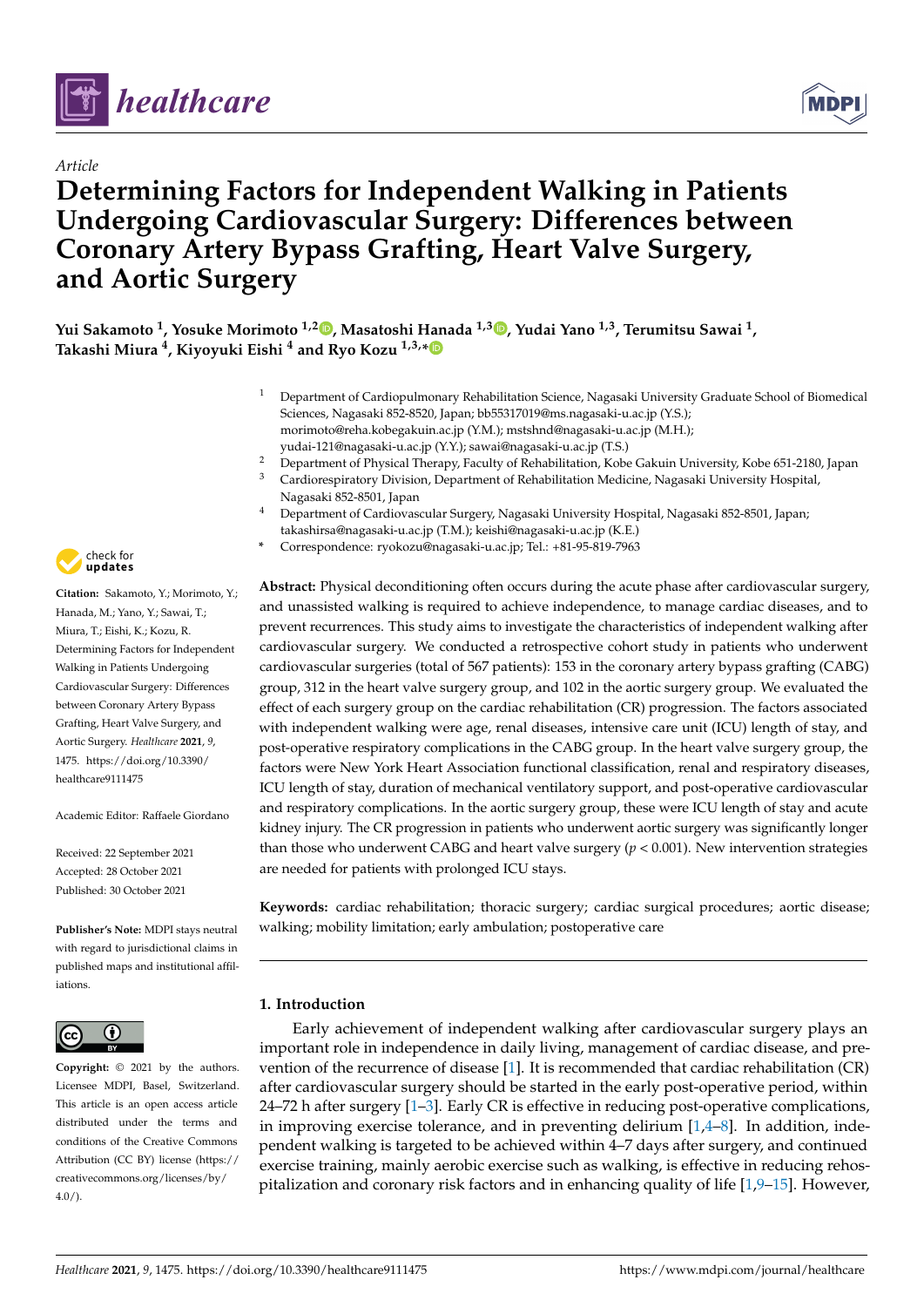patients who have undergone cardiovascular surgery are often subjected to prolonged immobilization [\[16](#page-9-3)[,17\]](#page-9-4). Surgery and subsequent prolonged bed rest can lead to rapid deterioration of the musculoskeletal system [\[18,](#page-9-5)[19\]](#page-9-6). Monteleone et al. [\[20\]](#page-9-7) reported that more than half of patients after cardiothoracic surgery had physical dysfunction and that 25.5% of patients were unable to walk independently at discharge. Independent walking after cardiovascular surgery has received attention as an important acquired behavior in previous studies [\[16](#page-9-3)[,17](#page-9-4)[,20\]](#page-9-7).

Saitoh et al. [\[16\]](#page-9-3) showed that post-operative renal function and fluid balance were independent factors that determine walking ability in the early post-operative period in patients undergoing coronary artery bypass grafting (CABG) and valvular heart disease. Kato et al. [\[17\]](#page-9-4) identified age, serum albumin levels, operative time, and post-operative atrial fibrillation as independent predictors of walking delay during CR in patients who underwent heart valve surgery. After aortic surgery, bed rest was likely to be a priority, and there were significantly fewer prior studies on CR than in other cardiac fields [\[12\]](#page-9-8) and no prior studies on the determinants of independent walking. Additionally, post-aortic surgery is a major indication for CR [\[1](#page-8-0)[,8](#page-9-0)[,12,](#page-9-8)[13\]](#page-9-9), as the number of such surgeries is increasing every year [\[21\]](#page-9-10) and post-operative survival rates are also rising [\[22\]](#page-9-11). Aortic surgery, which is highly invasive, is expected to cause significant impairment in walking independence in the early post-operative period due to complications and other deconditioning factors [\[12,](#page-9-8)[23](#page-9-12)[–25\]](#page-9-13).

The current limitation in the literature is that studies examining the factors that determine independent walking are limited to the type of surgery. Increased knowledge of the determinants of independent walking may be useful for appropriate post-operative CR and resource management, and early independent walking may contribute to shorter hospital stays and lower medical costs [\[4](#page-8-2)[–8\]](#page-9-0). Therefore, the aims of this study were (1) to investigate the characteristics of delayed achievement of independent walking after different types of cardiovascular surgery and (2) to evaluate the CR progression in different surgical techniques.

#### **2. Materials and Methods**

#### *2.1. Study Design*

This retrospective cohort study was conducted at a single center. We enrolled patients who underwent CR after cardiovascular surgery at Nagasaki University Hospital between June 2013 and December 2016. This study was approved by the Nagasaki University Hospital Clinical Research Ethical Committee (reference number 15061113). Informed consent was obtained in the form of an opt-out option on the website; those who were not interested were excluded.

# *2.2. Subjects*

We included patients who underwent CR after all cardiovascular surgeries, except surgery for abdominal aortic aneurysms and lower extremity bypass surgery. Of them, the exclusion criteria for patients in this study were being under 18 years of age at the time of surgery, having underwent combined cardiac and aortic surgery, repeated surgery or surgery with general anesthesia within one-month, post-operative stroke, and death in the hospital after surgery. Patients who were unable to walk before or after cardiovascular surgery, even with the use of a walking aid (e.g., cane, crutches, walker), were also excluded.

#### *2.3. Data Collection*

Using an electronic medical record system, we obtained data on the demographics of the patients from hospital admission to discharge. The pre-operative data were age, sex, body mass index (BMI), New York Heart Association (NYHA) functional classification, cardiac function (left ventricular ejection fraction: LVEF, the ratio of mitral peak velocity of early filling to early diastolic mitral annular velocity: E/e'), pre-operative diagnosis, and comorbidities. Comorbidities, including hypertension [\[26\]](#page-9-14), diabetes [\[27\]](#page-9-15), renal disease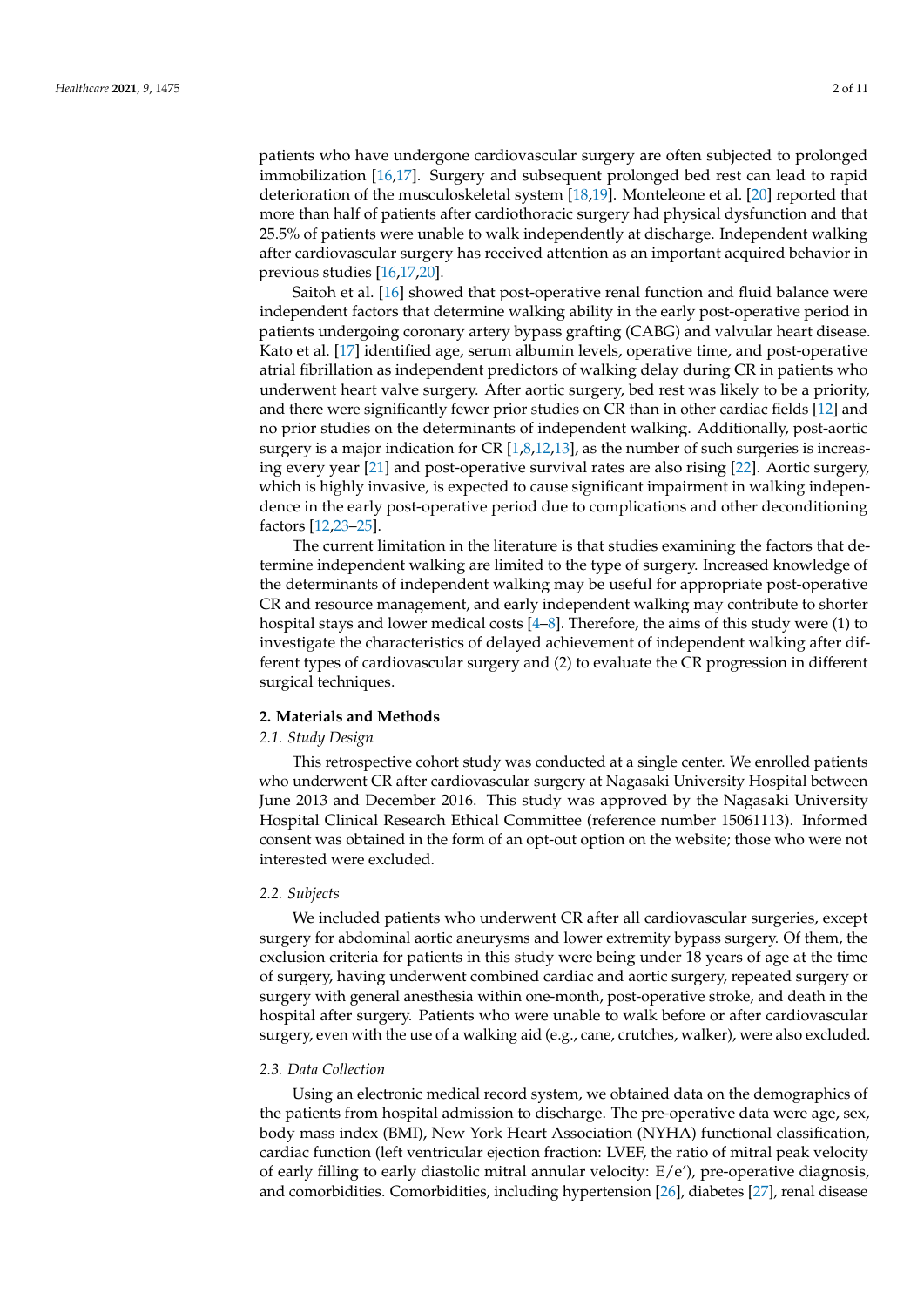(chronic kidney disease), respiratory disease (chronic obstructive pulmonary disease, interstitial pneumonia, and bronchial asthma, and pneumoconiosis), and central nervous system disease (stroke and brain tumor), were diagnosed by the cardiovascular surgeon.

The intra-operative data included operative time, amount of bleeding, aortic cross clumping time, cardiopulmonary bypass time, and the required number of emergency surgeries. The post-operative data included intensive care unit (ICU) length of stay, duration of mechanical ventilation, complications, progression of CR, and the overall length of stay in the hospital. The duration of mechanical ventilation was defined as the time from immediately after the surgery to successful extubation (no re-intubation within 24 hours). Post-operative complications, either as a newly developed or an exacerbated comorbidity disease, until the completion of independent walking for up to one month, were diagnosed by the cardiovascular surgeon or intensivist. These were defined as follows: cardiovascular complications (ischemic heart disease, infective endocarditis, pericardial effusion, bradyarrhythmia, supraventricular arrhythmia, and ventricular arrhythmia) treated with more than local anesthesia such as cardiac catheterization, replacement of existing drains, placement or puncture of new drains into the pericardial cavity, pacemaker implantation, acute kidney injury (AKI) [\[28\]](#page-9-16), delirium [\[29\]](#page-9-17), and respiratory complications (upper and lower airway infections, pneumonia, respiratory failure, atelectasis, and pneumothorax) [\[30,](#page-10-0)[31\]](#page-10-1). For respiratory infections, we followed the criteria described by Canet [\[30\]](#page-10-0). Respiratory failure was defined as being on mechanical ventilation for >48 hours after the surgery [\[31\]](#page-10-1).

## *2.4. Early Post-Operative CR Program*

The CR program was based on the Japanese Circulation Society's early post-operative CR guidelines as follows: (1) initiated on the post-operative day 1, number of sessions at 1–2 times/day, the frequency at 6 times/week daily, and continued until discharge; (2) carried out under the supervision of a physical therapist; and (3) consisted of passive and active limb exercises, respiratory physical therapy, and early mobilization (sitting on the edge of a bed, standing, walking, and exercise training) [\[1\]](#page-8-0).

Progression during early post-operative CR was analyzed using the following criteria: the initiation of mobilization, including sitting on the edge of the bed and standing at the bedside; initial walking; and the completion of 200 m walking. In accordance with the Japanese Circulation Society's early post-operative CR guidelines, we defined 200 m walking as achieving independent walking and as the goal of early post-operative CR [\[1\]](#page-8-0).

#### *2.5. Statistical Analyses*

The distribution of the data was analyzed using the Shapiro–Wilk test. When the data were not normally distributed, a non-parametric test was used. Demographics and perioperative data of patients, for each type of surgery, were compared by one-way analysis of variance; if the results were significant, multiple comparisons with Bonferroni correction were performed. Simple and multiple linear regression analyses were performed to assess the factors related to independent walking for each type of surgery. The variables identified as significant  $(p < 0.05)$  on single linear regression analysis were used as independent variables for multiple regression analyses, considering multicollinearity. Pearson productmoment correlation was used to examine the relationship between the ICU length of stay and progression of CR. Values are expressed as median (interquartile range) or number (%). The level of statistical significance was set at *p <* 0.05. All statistical analyses were performed using JMP®15.0 (SAS Institute Inc., Cary, NC, USA).

#### **3. Results**

The study cohort initially consisted of 763 consecutive patients who underwent cardiovascular surgery during the study period. Of them, patients who met the exclusion criteria were as follows. Patients who underwent combined cardiac and aortic surgery (*n* = 80), who could not walk after surgery until discharge (*n* = 32), who died during hospitalization (*n* = 23), who could not walk before surgery (*n* = 17), who had post-operative stroke (*n* = 17),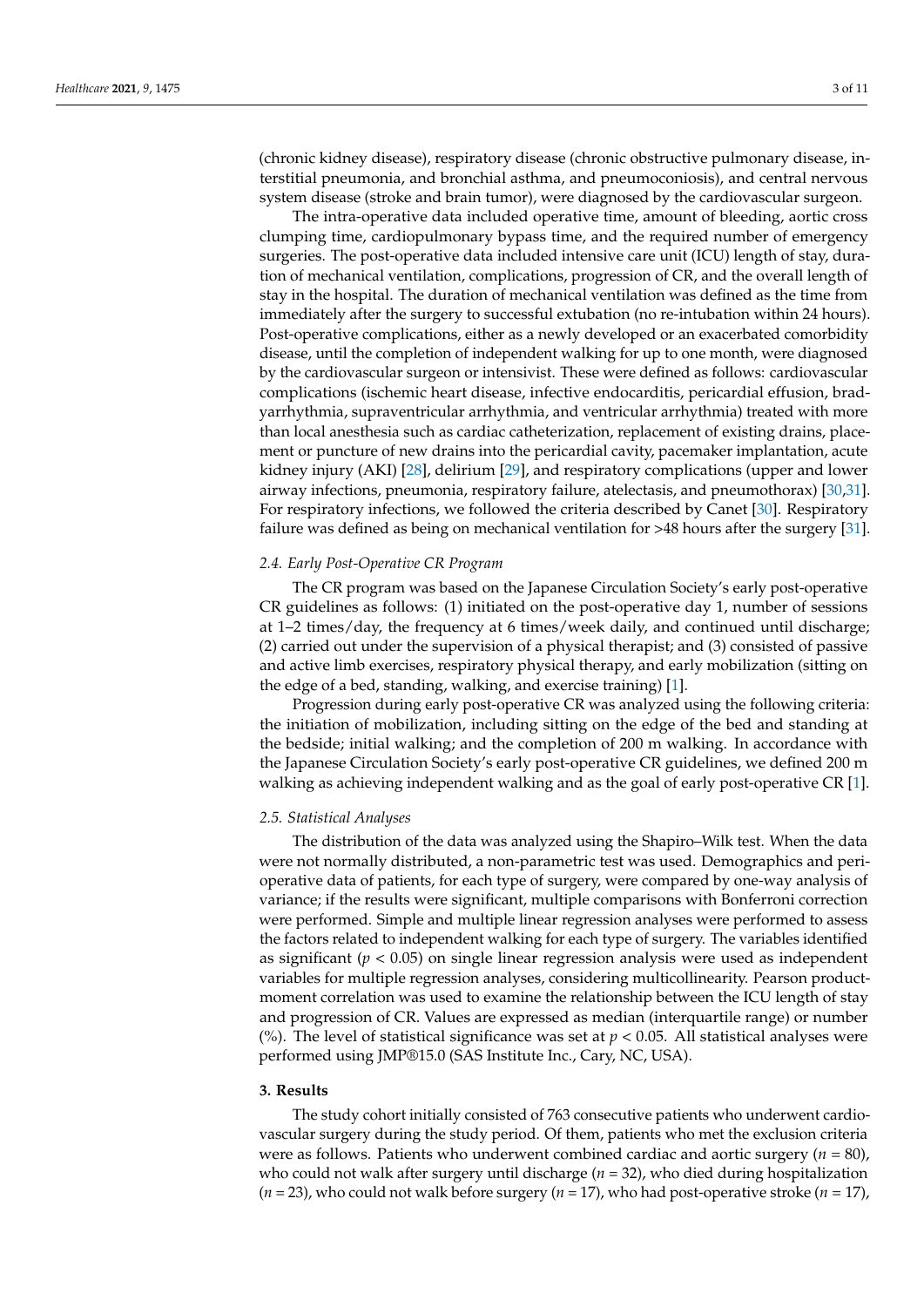who were under 18 years of age (*n* = 10), who underwent repeat cardiovascular surgery within one month ( $n = 10$ ), and who underwent other surgeries within one month ( $n = 7$ ). Consequently, a total of 567 patients were included in the study.

## *3.1. Demographics of Patients*

The peri-operative demographics of patients are shown in Table [1.](#page-4-0) The demographics were classified as follows: CABG (*n* = 153 (on-pump, *n* = 80; off-pump, *n* = 73)), heart valve surgery ( $n = 312$  (minimally invasive cardiac surgery,  $n = 120$ )), and aortic surgery ( $n = 102$ ). The pre-operative diagnosis for CABG was angina pectoris (*n* = 133), asymptomatic myocardial ischemia ( $n = 12$ ), and myocardial infarction ( $n = 8$ ). The pre-operative diagnosis for heart valve surgery was valvular insufficiency (*n* = 165), valvular stenosis (*n* = 84), combination of valvular insufficiency and stenosis (*n* = 23), combined valvular disease (*n* = 18), infectious endocarditis (*n* = 7), and others, including chronic heart failure and intra-cardiac thrombosis ( $n = 15$ ). The pre-operative diagnosis for aortic surgery was aortic aneurysm (*n* = 34), dissociative aortic aneurysm (*n* = 32), acute aortic dissection (*n* = 19), aortic aneurysm rupture  $(n = 5)$ , and others, including infection of artificial blood vessels and aortic root disease  $(n = 12)$ .

**Table 1.** Demographics and peri-operative data of patients.

| <b>Variables</b>                     | <b>CABG</b> Group<br>$(n = 153)$ |     | <b>Heart Valve Surgery Group</b><br>$(n = 312)$ |         | <b>Aortic Surgery Group</b><br>$(n = 102)$ | <i>v</i> Value <sup>a</sup>   |         |
|--------------------------------------|----------------------------------|-----|-------------------------------------------------|---------|--------------------------------------------|-------------------------------|---------|
| Age, year                            | 69.0 [63.0-77.5]                 |     | 70.0 [60.0-77.0]                                |         | 69.0 [58.0-78.0]                           |                               | 0.205   |
| Male, $n$ $\left(\frac{9}{6}\right)$ | 115(75.2)                        |     | 155 (49.7)                                      | $^{++}$ | 67(65.7)                                   | $\ddagger$                    | < 0.001 |
| BMI, $\text{kg/m}^2$                 | 23.8 [21.6-26.5]                 |     | 22.4 [20.2-24.7]                                | $+ + +$ | 23.2 [20.7-24.8]                           |                               | < 0.001 |
| NYHA functional                      |                                  |     |                                                 |         |                                            |                               |         |
| classification, n (%)                |                                  |     |                                                 |         |                                            |                               |         |
|                                      | 43 (28.1)/45 (29.4)/39           |     | 72 (23.1)/109                                   |         | 53 (52.0)/20 (19.6)/10                     |                               |         |
| I/II/III/IV/Unknown                  | (25.5)/24(15.7)/2                |     | (34.9)/93(29.8)/36                              |         | (9.8)/4(3.9)/15(14.7)                      | $‡$ ‡                         | < 0.001 |
|                                      | (1.3)                            |     | (11.5)/2(0.6)                                   |         |                                            |                               |         |
| LVEF, $%$                            | 65.5 [54.8-72.3]                 |     | 66.0 [58.0-72.0]                                |         | 66.0 [59.0-70.0]                           |                               | 0.700   |
| E/e', cm/s                           | $10.6$ [8.0-13.7]                |     | 14.3 [10.6-20.4]                                | $^{++}$ | $9.0$ [7.6-12.5]                           | $^{\ddagger\ddagger\ddagger}$ | < 0.001 |
| Comorbidities, n (%)                 |                                  |     |                                                 |         |                                            |                               |         |
| Hypertension                         | 90 (58.8)                        |     | 133(42.6)                                       | $^{++}$ | 64 (62.7)                                  | $\ddagger\ddagger$            | < 0.001 |
| <b>Diabetes</b>                      | 62(40.5)                         | *** | 55 (17.6)                                       | $+ + +$ | 7(6.9)                                     | $\ddagger$                    | < 0.001 |
| Renal disease                        | 28 (18.3)                        |     | 66 (21.2)                                       |         | 11(10.8)                                   |                               | 0.058   |
| Respiratory disease                  | 25(16.3)                         |     | 59 (18.9)                                       |         | 14(13.7)                                   |                               | 0.471   |
| Central nervous system               |                                  |     |                                                 | $^{+}$  |                                            |                               | 0.040   |
| disease                              | 28 (18.3)                        |     | 32(10.3)                                        |         | 10(9.8)                                    |                               |         |
| Operative time, min                  | 304.0 [248.5-340.5]              | *** | 257.5 [221.5-294.8]                             | $^{++}$ | 381.0 [321.8-457.0]                        | ###                           | < 0.001 |
| Amount of bleeding, mL               | 1010.0 [500.0-1649.5]            | *** | 1230.0 [545.5-1800.0]                           |         | 2290.0 [980.0-3495.0]                      | $^{\ddagger\ddagger\ddagger}$ | < 0.001 |
| Aortic cross clumping                |                                  | *** |                                                 | $+ + +$ |                                            | ##                            | < 0.001 |
| time, min                            | $0.0$ [0-74.5]                   |     | 80.0 [68.0-108.0]                               |         | 135.0 [102.3-169.5]                        |                               |         |
| Cardiopulmonary bypass               | 72.0 [0-119]                     | *** | 135.0 [111.0-166.0]                             | $^{++}$ | 207.0 [161.8-246.5]                        | ##                            | < 0.001 |
| time, min                            |                                  |     |                                                 |         |                                            |                               |         |
| Emergency surgery, n (%)             | 22(14.4)                         | *** | 5(1.6)                                          | $+ + +$ | 50(49.0)                                   | $^{\ddagger\ddagger\ddagger}$ | < 0.001 |
| Length of intensive care             | $1.0$ [1.0-2.0]                  | *** | $1.0$ [0-2.0]                                   |         | $2.0$ [1.0-5.0]                            | ##                            | < 0.001 |
| unit stay, day                       |                                  |     |                                                 |         |                                            |                               |         |
| Duration of mechanical               | 11.8 [8.6-17.9]                  | *** | 9.6 [7.4-14.9]                                  | $+ + +$ | 18.8 [11.8-25.1]                           | ##                            | < 0.001 |
| ventilatory support, hour            |                                  |     |                                                 |         |                                            |                               |         |
| Post-operative                       | 62 (40.52)                       | *** | 116 (37.2)                                      |         | 71 (69.6)                                  | ##                            | < 0.001 |
| complications, n (%)                 |                                  |     |                                                 |         |                                            |                               |         |
| Cardiovascular                       | 13(8.6)                          |     | 40(12.8)                                        |         | 10(9.8)                                    |                               | 0.372   |
| Acute kidney injury                  | 2(1.3)                           |     | 9(2.9)                                          |         | 7(6.9)                                     |                               | 0.052   |
| Delirium                             | 11(7.2)                          |     | 20(6.4)                                         |         | 13(12.7)                                   |                               | 0.135   |
| Respiratory                          | 50(32.7)                         | *** | 79 (25.3)                                       |         | 67(65.7)                                   | ###                           | < 0.001 |
| Cardiac rehabilitation               |                                  |     |                                                 |         |                                            |                               |         |
| progress                             |                                  |     |                                                 |         |                                            |                               |         |
| Sitting on the edge of a             | $1.0$ [1.0-2.0]                  | *** | $1.0$ [1.0-1.0]                                 |         | $2.0$ [1.0-3.0]                            | ###                           | < 0.001 |
| bed, day                             |                                  |     |                                                 |         |                                            |                               |         |
| Standing, day                        | $1.0$ [1.0-2.0]                  | *** | $1.0$ [1.0-2.0]                                 | $^{++}$ | $2.0$ [1.0-4.0]                            | ##                            | < 0.001 |
| Initial walking, day                 | $3.0$ [2.0-4.0]                  | *** | $2.0$ [2.0-4.0]                                 |         | $4.0$ [3.0-6.3]                            | ##                            | < 0.001 |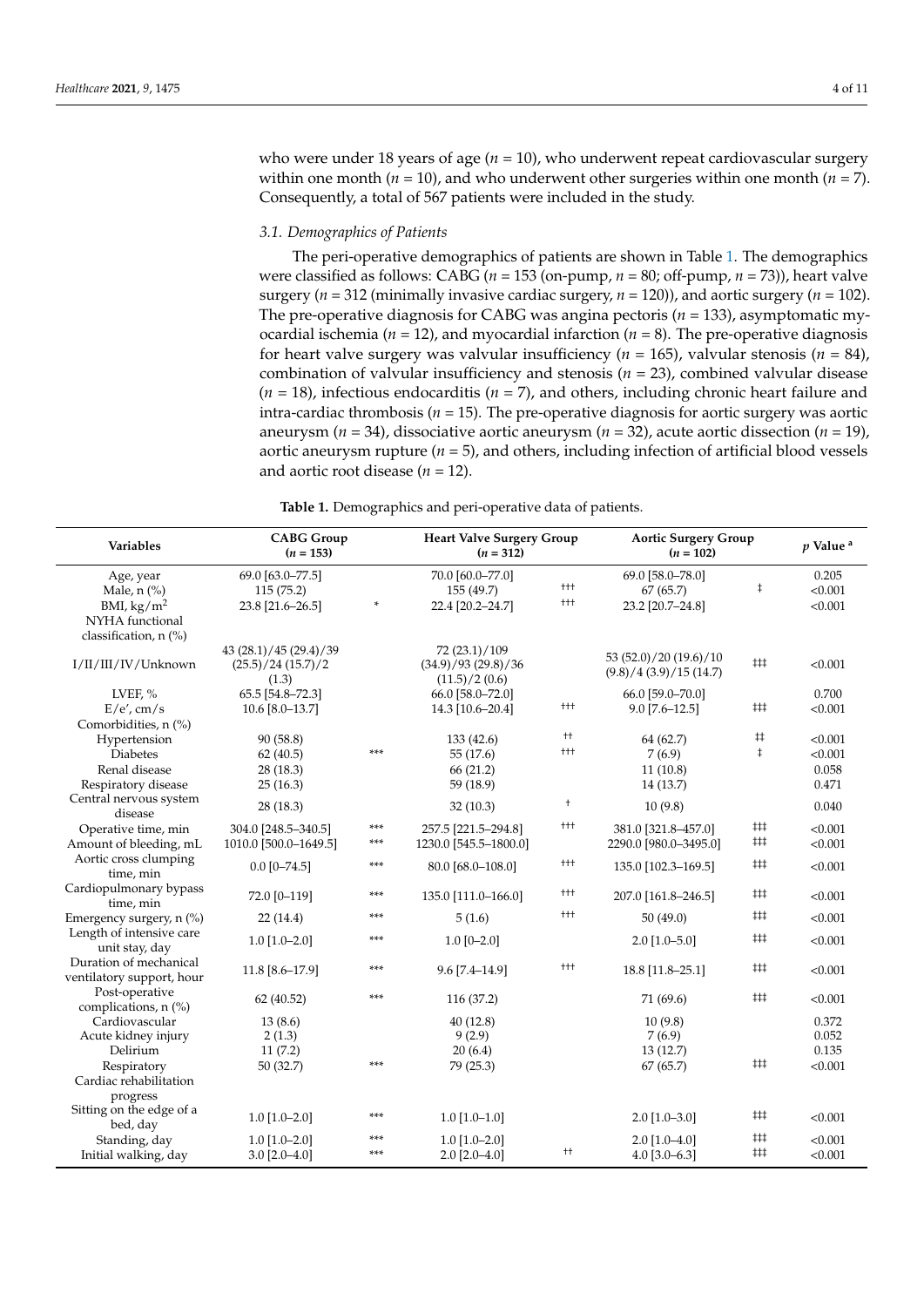<span id="page-4-0"></span>

| <b>Variables</b>                   | <b>CABG Group</b><br>$(n = 153)$ |     | <b>Heart Valve Surgery Group</b><br>$(n = 312)$ |  | <b>Aortic Surgery Group</b><br>$(n = 102)$ |     | <i>v</i> Value <sup>a</sup> |
|------------------------------------|----------------------------------|-----|-------------------------------------------------|--|--------------------------------------------|-----|-----------------------------|
| Independent<br>walking, day        | $5.0$ [4.0-7.0]                  | *** | $5.0$ [3.0–6.0]                                 |  | $8.0$ [5.0-12.0]                           | ##  | < 0.001                     |
| Length of stay in<br>hospital, day | 18.0 [15.0-21.0]                 | *** | 18.0 [15.0–24.0]                                |  | 23.5 [19.0-30.0]                           | ### | < 0.001                     |

**Table 1.** *Cont.*

Abbreviation: BMI: Body Mass Index, CABG: Coronary Artery Bypass Graft, E/e': The ratio of mitral peak velocity of early filling to early diastolic mitral annular velocity, LVEF: Left Ventricle Ejection Fraction, NYHA: New York Heart Association. Notes: Data are presented as median [quartile] and number (%). <sup>a</sup> *p* Value by one-way analysis of variance. Multiple comparisons test: CABG (vs. Aortic surgery): \* *p* < 0.05, \*\*\* *p* < 0.001, Valve replacement and angioplasty (vs. CABG): † *p* < 0.05, †† *p* < 0.01, ††† *p* < 0.001, Aortic surgery (vs. Valve replacement and angioplasty):  $\frac{1}{4}p < 0.05$ ,  $\frac{1}{4}$   $\frac{1}{4}p < 0.001$ . CABG included on-pump CABG *n* = 80, off pump CABG *n* = 73. Heart valve surgery included cardiovascular surgery *n* = 192, minimally invasive cardiac surgery *n* = 120.

#### *3.2. Post-Operative Progresssion of CR*

The post-operative progression during CR, according to the type of surgery, is shown in Table [1.](#page-4-0) The initiation of sitting on the edge of a bed and standing at the bedside was not significantly different between CABG and heart valve surgery patients but was significantly achieved later in those with aortic surgery (*p* < 0.001). Initial walking and independent walking were significantly delayed in heart valve surgery, CABG, and aortic surgery patients ( $p < 0.05$ ), in that given order.

## *3.3. Factors Related to Post-Operative Independent Walking*

The results of the determining factors related to independent walking, for each surgery, on simple linear regression analysis and multiple linear regression analysis are shown in Tables [2](#page-5-0) and [3,](#page-5-1) respectively. As a result of multiple linear regression analysis, the determining factors in the CABG group were age, renal disease as a comorbidity, ICU length of stay, and post-operative respiratory complications. In the heart valve surgery group, the determining factors were NYHA functional classification, renal disease and respiratory disease as comorbidities, ICU length of stay, duration of mechanical ventilatory support, and post-operative cardiovascular and respiratory complications. In the aortic surgery group, the only determining factors were the ICU length of stay and post-operative AKI. ICU length of stay was a determining factor for all three types of surgery.

| <b>Table 2.</b> Single liner regression analysis for determining factors for achieving independent walking. |  |  |  |  |
|-------------------------------------------------------------------------------------------------------------|--|--|--|--|
|                                                                                                             |  |  |  |  |

|                                          | <b>CABG Group</b><br>$(n = 153)$ |                | <b>Heart Valve</b><br><b>Surgery Group</b><br>$(n = 312)$ |           | <b>Aortic Surgery Group</b><br>$(n = 102)$ |         |
|------------------------------------------|----------------------------------|----------------|-----------------------------------------------------------|-----------|--------------------------------------------|---------|
|                                          | $\beta$ [95%CI]                  | <i>p</i> Value | $\beta$ [95%CI]                                           | $p$ Value | $\beta$ [95%CI]                            | p Value |
| Age, year                                | $0.109$ [0.046-0.173]            | < 0.001        | $0.074$ [0.019-0.128]                                     | 0.009     | $0.023$ [ $-0.101 - 0.147$ ]               | 0.714   |
| Male (presence)                          | $-0.138$ [ $-0.941 - 0.665$ ]    | 0.735          | $-0.453$ [ $-1.202 - 0.296$ ]                             | 0.235     | $-0.021$ [ $-1.751 - 1.709$ ]              | 0.981   |
| BMI, $\text{kg/m}^2$                     | $-0.217$ [ $-0.414 - 0.020$ ]    | 0.031          | $-0.209$ [ $-0.431 - 0.012$ ]                             | 0.064     | $-0.314$ [ $-0.170 - 0.797$ ]              | 0.201   |
| NYHA functional<br>classification, class | $0.501$ [-0.158-1.160]           | 0.135          | 1.467 [0.692-2.243]                                       | < 0.001   | $-0.184$ [ $-1.933 - 1.565$ ]              | 0.835   |
| LVEF, $%$                                | $-0.021$ [ $-0.079 - 0.038$ ]    | 0.486          | $-0.075$ [ $-0.131 - 0.019$ ]                             | 0.008     | $0.098$ [ $-0.082 - 0.278$ ]               | 0.098   |
| E/e', cm/s                               | $0.205$ [0.039-0.370]            | 0.016          | $0.063$ [ $-0.019 - 0.144$ ]                              | 0.130     | $0.301$ [-0.149-0.752]                     | 0.187   |
| Comorbidity (presence)                   |                                  |                |                                                           |           |                                            |         |
| Hypertension                             | $-0.260$ [ $-0.964 - 0.444$ ]    | 0.466          | $-0.465$ [ $-1.222 - 0.291$ ]                             | 0.227     | $0.791$ [-0.889-2.471]                     | 0.352   |
| <b>Diabetes</b>                          | $0.201$ [-0.506-0.907]           | 0.576          | $0.044$ [ $-0.941 - 1.028$ ]                              | 0.930     | $-1.215$ [ $-4.425-1.995$ ]                | 0.454   |
| Renal disease                            | 1.615 [0.756-2.475]              | < 0.001        | 2.279 [1.396-3.161]                                       | < 0.001   | $2.433$ [-0.146-5.012]                     | 0.064   |
| Respiratory disease                      | 1.014 [0.089-1.939]              | 0.032          | 1.365 [0.419-2.310]                                       | 0.001     | $1.035$ [ $-1.397-3.468$ ]                 | 0.400   |
| Central nervous<br>system disease        | $0.719$ [0.171-1.610]            | 0.113          | $0.086$ [ $-1.151-1.322$ ]                                | 0.892     | $1.321$ [-1.403-4.046]                     | 0.334   |
| Operative time, min                      | $0.006$ [ $-0.004 - 0.016$ ]     | 0.215          | $0.012$ [0.001-0.022]                                     | 0.025     | $0.031$ $[0.020 - 0.041]$                  | < 0.001 |
| Amount of bleeding, mL                   | $0.001$ [8.377-0.002]            | 0.048          | $0.001$ [-0.001-0.001]                                    | 0.584     | $0.001$ $[0.001 - 0.001]$                  | < 0.001 |
| Aortic cross clumping<br>time, min       | $0.008$ [ $-0.009 - 0.024$ ]     | 0.364          | $0.020$ [-0.002-0.042]                                    | 0.074     | $0.036$ [0.007-0.065]                      | 0.017   |
| Cardiopulmonary<br>bypass time, min      | $0.001$ [-0.003-0.019]           | 0.158          | $0.005$ [ $-0.008 - 0.018$ ]                              | 0.436     | $0.024$ [0.005-0.043]                      | 0.014   |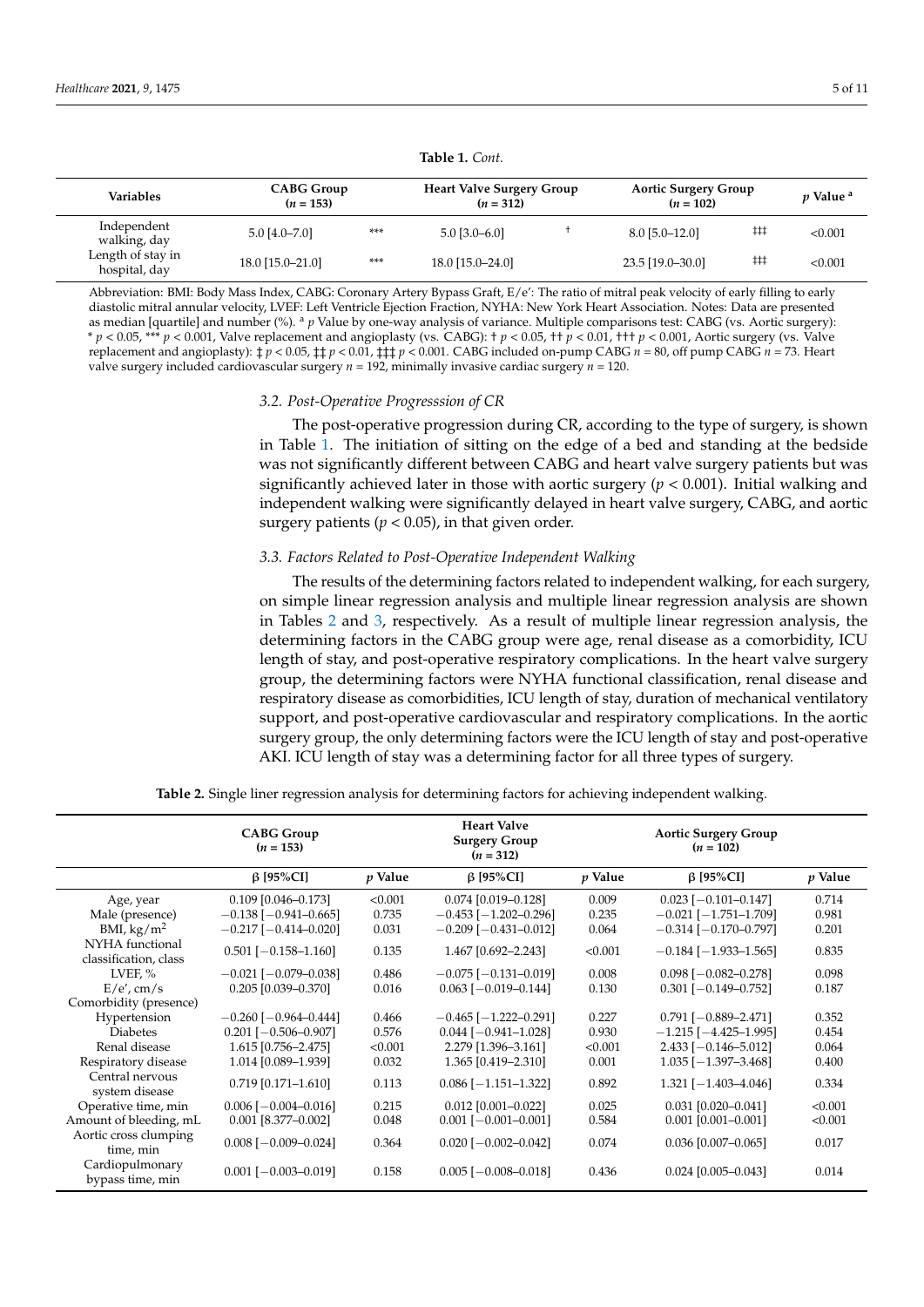<span id="page-5-0"></span>

|                                                     | <b>CABG Group</b><br>$(n = 153)$ |         | <b>Heart Valve</b><br><b>Surgery Group</b><br>$(n = 312)$ |                | <b>Aortic Surgery Group</b><br>$(n = 102)$ |                |
|-----------------------------------------------------|----------------------------------|---------|-----------------------------------------------------------|----------------|--------------------------------------------|----------------|
|                                                     | $\beta$ [95%CI]                  | p Value | $\beta$ [95%CI]                                           | <i>p</i> Value | $\beta$ [95%CI]                            | <i>p</i> Value |
| Emergency surgery<br>(presence)                     | 2.069 [1.137-3.000]              | < 0.001 | $0.739$ [-2.247-3.725]                                    | 0.627          | $1.490$ [-0.118-3.098]                     | 0.069          |
| Length of intensive care<br>unit stay, day          | 1.428 [1.136-1.713]              | < 0.001 | 2.137 [1.958-2.316]                                       | < 0.001        | 2.261 [1.801-2.721]                        | < 0.001        |
| Duration of mechanical<br>ventilatory support, hour | $0.047$ [0.018-0.076]            | 0.002   | $0.152$ [0.135-0.168]                                     | < 0.001        | $0.182$ [0.071-0.293]                      | 0.001          |
| Post-operative<br>complications (presence)          |                                  |         |                                                           |                |                                            |                |
| Cardiovascular                                      | 1.318 [0.087-2.548]              | 0.036   | 2.698 [1.617-3.779]                                       | < 0.001        | 3.375 [0.722-6.028]                        | 0.013          |
| Acute kidney injury                                 | $1.265$ [-1.784-4.314]           | 0.414   | 2.282 [0.055-4.508]                                       | 0.045          | 7.534 [4.688-10.381]                       | < 0.001        |
| <b>Delirium</b>                                     | 1.394 [0.069-2.719]              | 0.039   | 2.834 [1.335-4.332]                                       | < 0.001        | 3.154 [0.796-5.513]                        | 0.009          |
| Respiratory                                         | 2.107 [1.449-2.765]              | < 0.001 | 2.785 [1.981-3.590]                                       | < 0.001        | 2.671 [1.037-4.304]                        | 0.002          |
| Types of surgery<br>(presence)                      |                                  |         |                                                           |                |                                            |                |
| Off-pump CABG                                       | $-0.507$ [ $-1.198 - 0.183$ ]    | 0.148   |                                                           |                |                                            |                |
| <b>MICS</b>                                         |                                  |         | $-1.338$<br>$[-2.094 - 0.581]$                            | < 0.001        |                                            |                |

**Table 2.** *Cont.*

Abbreviation: BMI: Body Mass Index, CABG: Coronary Artery Bypass Graft, E/e': The ratio of mitral peak velocity of early filling to early diastolic mitral annular velocity, LVEF: Left Ventricle Ejection Fraction, MICS: minimally invasive cardiac surgery, NYHA: New York Heart Association. Notes: CABG included on-pump CABG *n* = 80, off-pump CABG *n* = 73. Heart valve surgery included MICS *n* = 120.

**Table 3.** Multiple liner regression analysis of determining factors for achieving of independent walking.

<span id="page-5-1"></span>

|                                                                       | <b>CABG</b> Group<br>$(n = 153)$                       |                | <b>Heart Valve Surgery Group</b><br>$(n = 312)$         |                | <b>Aortic Surgery Group</b><br>$(n = 102)$             |                |
|-----------------------------------------------------------------------|--------------------------------------------------------|----------------|---------------------------------------------------------|----------------|--------------------------------------------------------|----------------|
|                                                                       | $R^2 = 0.499, p < 0.001$                               |                | $R^2 = 0.698, p < 0.001$                                |                | $R^2 = 0.606, p < 0.001$                               |                |
|                                                                       | $\beta$ [95%CI]                                        | $p$ Value      | $\beta$ [95%CI]                                         | $p$ Value      | $\beta$ [95%CI]                                        | <i>v</i> Value |
| Age, year<br>BMI, $\text{kg}/\text{m}^2$<br>NYHA functional           | $0.057$ [0.002-0.111]<br>$-0.064$ [ $-0.221 - 0.093$ ] | 0.041<br>0.421 | $-0.005$ [ $-0.039 - 0.029$ ]                           | 0.776          |                                                        |                |
| classification, class                                                 |                                                        | 0.082          | $0.803$ [0.355-1.251]                                   | < 0.001        |                                                        |                |
| $E/e'$ , cm/s<br>Comorbidity (presence)                               | $0.119$ [ $-0.015 - 0.252$ ]                           |                |                                                         |                |                                                        |                |
| Renal disease<br>Respiratory disease                                  | 0.898 [0.177-1.619]<br>$0.327$ [-0.367-1.021]          | 0.015<br>0.354 | 0.688 [0.139-1.238]<br>0.547 [0.013-1.080]              | 0.014<br>0.045 |                                                        |                |
| Operative time, min<br>Amount of bleeding, mL                         | $0.001$ [-0.001-0.001]                                 | 0.234          | $-0.001$ [ $-0.007-0.006$ ]                             | 0.913          | $0.016$ [ $-0.001 - 0.032$ ]<br>$0.022$ [-0.037-0.081] | 0.061<br>0.458 |
| Aortic cross clumping<br>time, min                                    |                                                        |                |                                                         |                | $-0.008[-0.050 - 0.034]$                               | 0.712          |
| Cardiopulmonary<br>bypass time, min                                   |                                                        |                |                                                         |                | $-0.006$ [ $-0.034 - 0.023$ ]                          | 0.681          |
| Emergency surgery<br>(presence)                                       | $0.942$ [-0.160-2.043]                                 | 0.093          |                                                         |                |                                                        |                |
| Length of intensive care<br>unit stay, day                            | $0.863$ [0.499-1.226]                                  | < 0.001        | 1.326 [1.003-1.649]                                     | < 0.001        | 1.503 [0.947-2.058]                                    | < 0.001        |
| Duration of mechanical<br>ventilatory support, hour<br>Post-operative | $0.010$ [ $-0.014 - 0.033$ ]                           | 0.426          | $0.054$ [0.031-0.078]                                   | < 0.001        | $-0.010$ [ $-0.122 - 0.101$ ]                          | 0.858          |
| complications (presence)<br>Cardiovascular                            |                                                        |                |                                                         |                |                                                        |                |
| complications                                                         | $0.663$ [ $-0.385-1.711$ ]                             | 0.213          | $0.835$ [-0.192-1.479]                                  | 0.011          | $1.682$ [-0.226-3.589]                                 | 0.083          |
| Acute kidney injury<br><b>Delirium</b>                                | $0.155$ [ $-0.903 - 1.214$ ]                           | 0.772          | $-0.453$ [ $-1.761 - 0.855$ ]<br>$0.588$ [-0.317-1.494] | 0.496<br>0.202 | 3.062 [0.451-5.673]<br>$1.052$ [-0.770-2.874]          | 0.022<br>0.254 |
| Respiratory<br>complications<br>Types of surgery<br>(presence)        | $0.911$ $[0.269 - 1.555]$                              | 0.006          | 0.841 [0.303-1.378]                                     | 0.002          | $0.187$ [-1.060-1.434]                                 | 0.767          |

Abbreviation: BMI: Body Mass Index, CABG: Coronary Artery Bypass Graft, E/e': The ratio of mitral peak velocity of early filling to early diastolic mitral annular velocity, MICS: minimally invasive cardiac surgery, NYHA: New York Heart Association. Notes: CABG included on-pump CABG n = 80, off pump CABG n = 73. Heart valve surgery included MICS n = 120.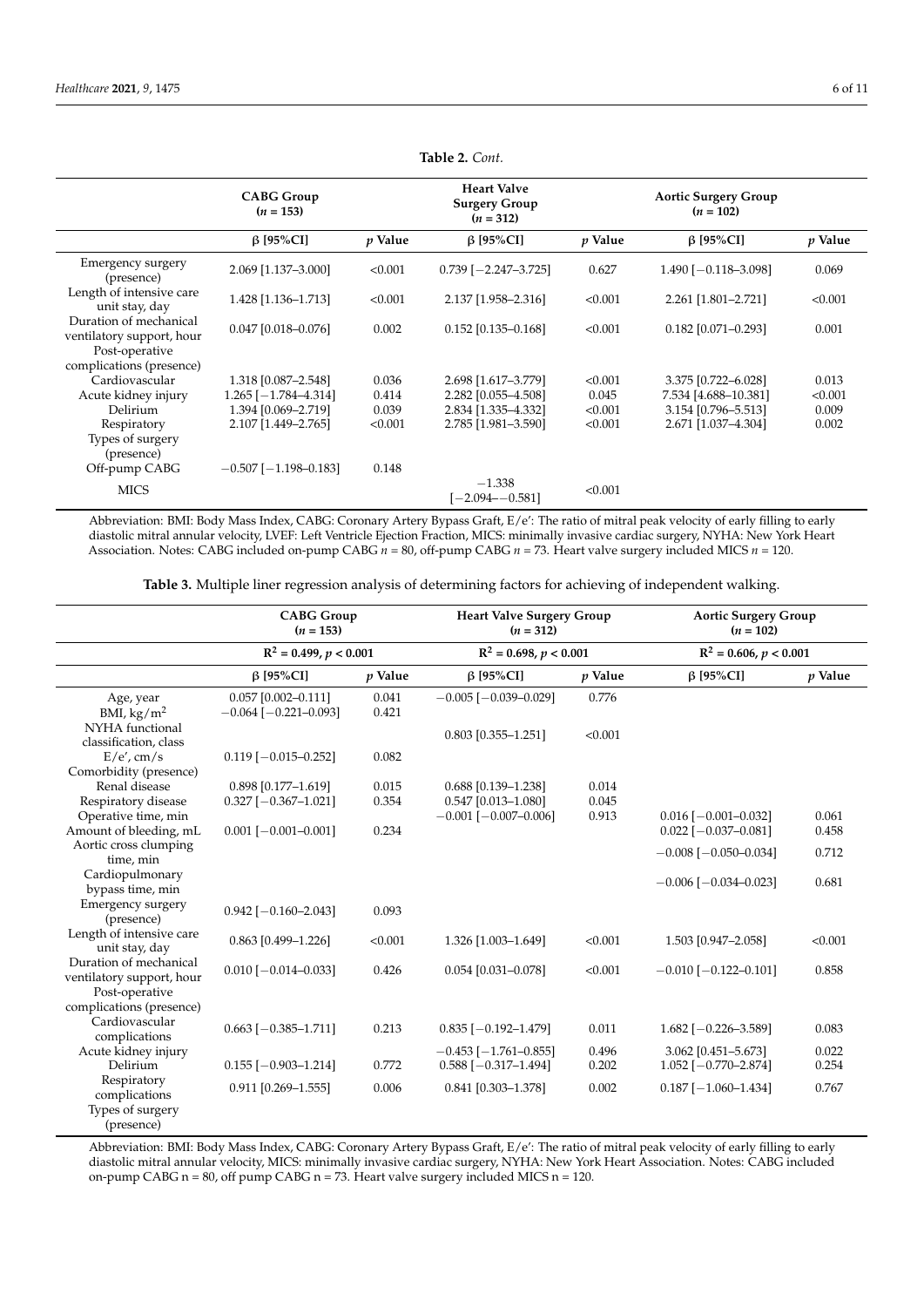# *3.4. Relationships between ICU Length of Stay and Progression of CR in the Aortic Surgery Group*

The relationship between the ICU length of stay and the progression of CR in patients who underwent aortic surgery is shown in Figure [1.](#page-6-0) The ICU length of stay was positively correlated with progression during CR (initial walking ( $r = 0.779$ ,  $p < 0.001$ ), independent walking (*r* = 0.700, *p* < 0.001), standing (*r* = 0.693, *p* < 0.001), and sitting on the edge of a bed (*r* = 0.645, *p* < 0.001)).

<span id="page-6-0"></span>

ICU. Notes: (a) correlation between ICU length of stay and achieving sitting on the edge of a bed, (b) correlation between Notes: (**a**) correlation between ICU length of stay and achieving sitting on the edge of a bed, (**b**) correlation between ICU ICU length of stay and achieving standing, (c) correlation between ICU length of stay and achieving initial walking, and correlation between ICU length of stay and achieving independent walking. (**d**) correlation between ICU length of stay and achieving independent walking. **Figure 1.** Relationships between ICU length of stay and CR in aortic surgery group. Abbreviation: intensive care unit:

## **4. Discussion**

The main findings of the present study were as follows: (1) the ICU length of stay was a common determining factor for the influence of independent walking in all three groups; (2) post-operative respiratory complications were a common determining factor for independent walking in the CABG and valve groups; (3) post-operative AKI was a determining factor for independent walking only in the aortic surgery group; and (4) progression of CR in patients with aortic surgery was significantly later than it was in the CABG and heart valve surgery patients. These results indicate that there are both common and specific factors associated with post-operative independent walking in each of the three surgical groups. To our knowledge, this is the first study to examine in detail the determining factors for independent walking according to different types of cardiovascular surgery.

According to the results of our study, the ICU length of stay was an important factor in determining independent walking after the cardiovascular surgery, regardless of the surgical type. A previous study reported that 47% of ICU patients could not be mobilized because of respiratory and hemodynamic instability, problems with staffing, and a busy ICU environment [32]. In this study, the ICU length of stay was correlated with both ICU environment [32]. In this study, the ICU length of stay was correlated with both independent walking and the progress of early post-operative CR. These findings suggest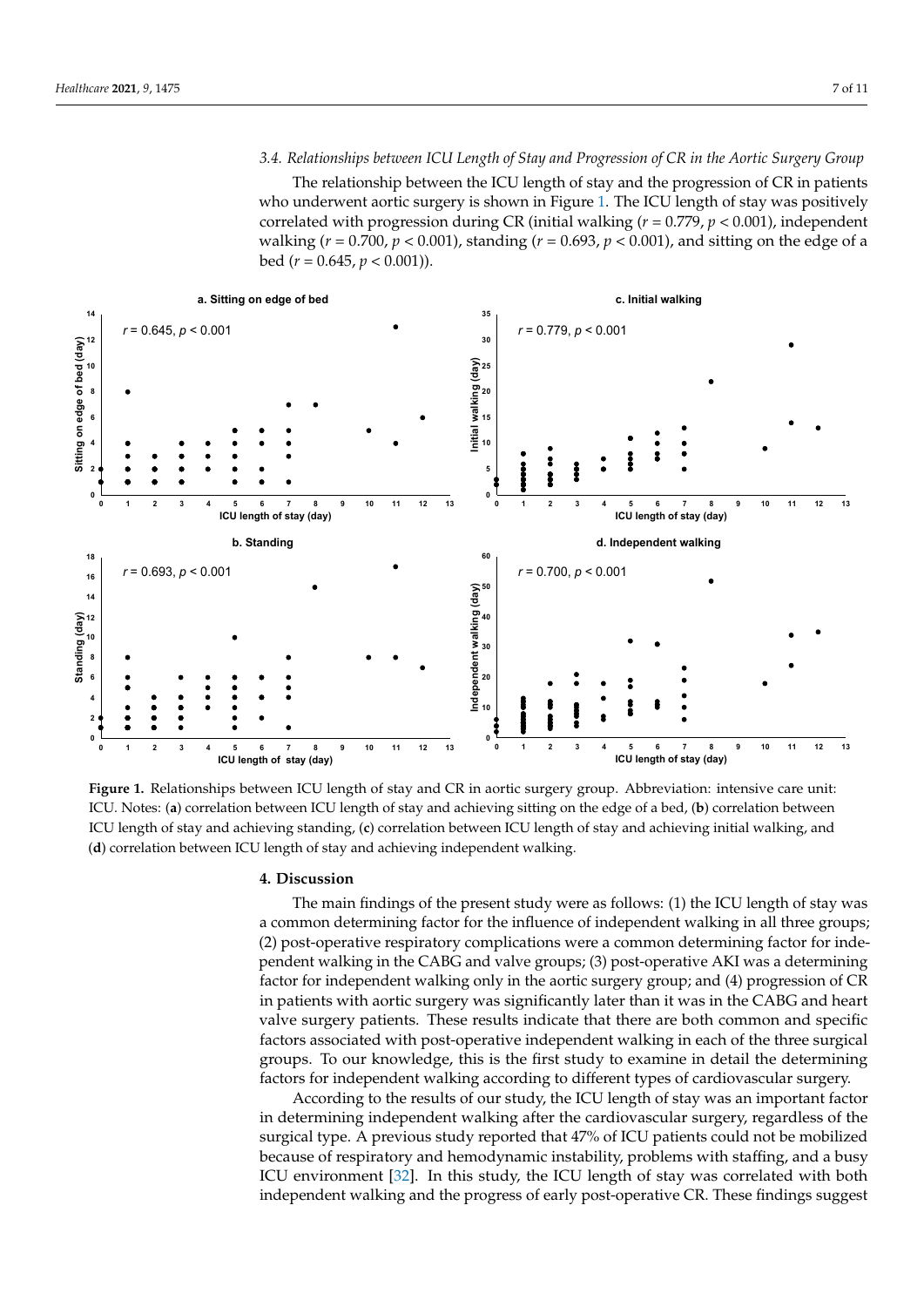that patients in the ICU for a long period were not only in poor post-operative condition but also do not walk and spend less time in mobility because of the ICU-specific environment.

Factors determining independent walking were extracted as post-operative respiratory complications in the CABG group and the valve surgery group. Post-operative respiratory complications in the aortic surgery group were not a determining factor for independent walking but had the highest incidence (65%) among the three surgical groups. Canet et al. [\[30\]](#page-10-0), which was referred to for the definition of post-operative respiratory complications in this study, reported a post-operative incidence of 39.6%, which was similar to the incidence in the CABG and valvular surgery groups of this study. Post-operative respiratory complications have been reported to influence increased mortality, prolonged hospital stay, and progression of CR [\[30](#page-10-0)[,33\]](#page-10-3). The higher incidence of post-operative respiratory complications in the aortic surgery group compared with the other two surgery groups suggests that more patients were affected by their post-operative general condition than in the other two surgery groups, which may have contributed to the overall delay in CR for aortic surgery compared with the other two surgery groups.

AKI was extracted as an independent factor determining independent walking in the aortic surgery group. In previous studies, cardiopulmonary bypass time is independently associated with an increased risk of post-operative AKI in patients after the aortic surgery [\[23\]](#page-9-12). Similar to earlier studies, we also observed a longer cardiopulmonary bypass time in patients with aortic surgery, compared with the CABG and heart valve surgery patients. Post-operative AKI has also been reported to cause a delay in CR due to a longer critical care period after cardiac surgery [\[16\]](#page-9-3). Specifically, the management of AKI requires early dialysis or continuous hemodiafiltration for kidney damage and various complications. These may have a direct impact on the early progression of CR, including independent walking.

In previous studies [\[16,](#page-9-3)[17\]](#page-9-4), pre- and intra-operative factors were associated with achieving independent walking in patients who underwent CABG and heart valve surgery; these findings, with regard to CABG and heart valve surgery, were consistent with the results of our study. However, in the aortic surgery group, post-operative factors such as length of ICU stay and post-operative AKI, but not pre-operative factors, were associated with independent walking. In addition, in the aortic surgery group, pre-operative factors as determinants of independent walking were not extracted as a significant factor in the single regression analysis. These findings indicate that the post-operative factors may play an important role in walking during CR after aortic surgery. The post-operative factors in the aortic surgery group were the significantly longer operative time and greater amount of bleeding, an increase in the number of emergency surgeries, the longer duration of mechanical ventilatory support, and a higher incidence of complications compared with the other two surgery groups. This indicates that aortic surgery is more invasive than the other two surgical groups, which may be the cause of the longer post-operative functional recovery.

In this study, the progression of CR in the enrolled patients was in accordance with that observed in previous studies [\[1,](#page-8-0)[16,](#page-9-3)[17\]](#page-9-4). Compared with the other two surgical groups, CR progression in the aortic surgery group was significantly delayed from sitting on the edge of a bed to independent walking. The length of hospital stay was also the longest among the three surgical groups. These results suggest that aortic surgery, compared with other cardiac surgeries, is more likely to interfere with post-operative recovery. As an approach to early recovery of physical functions, it has been reported that interventions such as pre-operative rehabilitation and pre-operative education are effective in improving post-operative physical and mental functions in CABG and valve surgery [\[34–](#page-10-4)[36\]](#page-10-5). However, because aortic surgery often involves emergency surgery associated with aneurysm rupture or dissection and because there is a risk of rupture even in cases that are asymptomatic and discovered incidentally [\[37\]](#page-10-6), it is often impossible to take measures such as rehabilitation intervention pre-operatively. Therefore, it is difficult for CR in the aortic surgery group to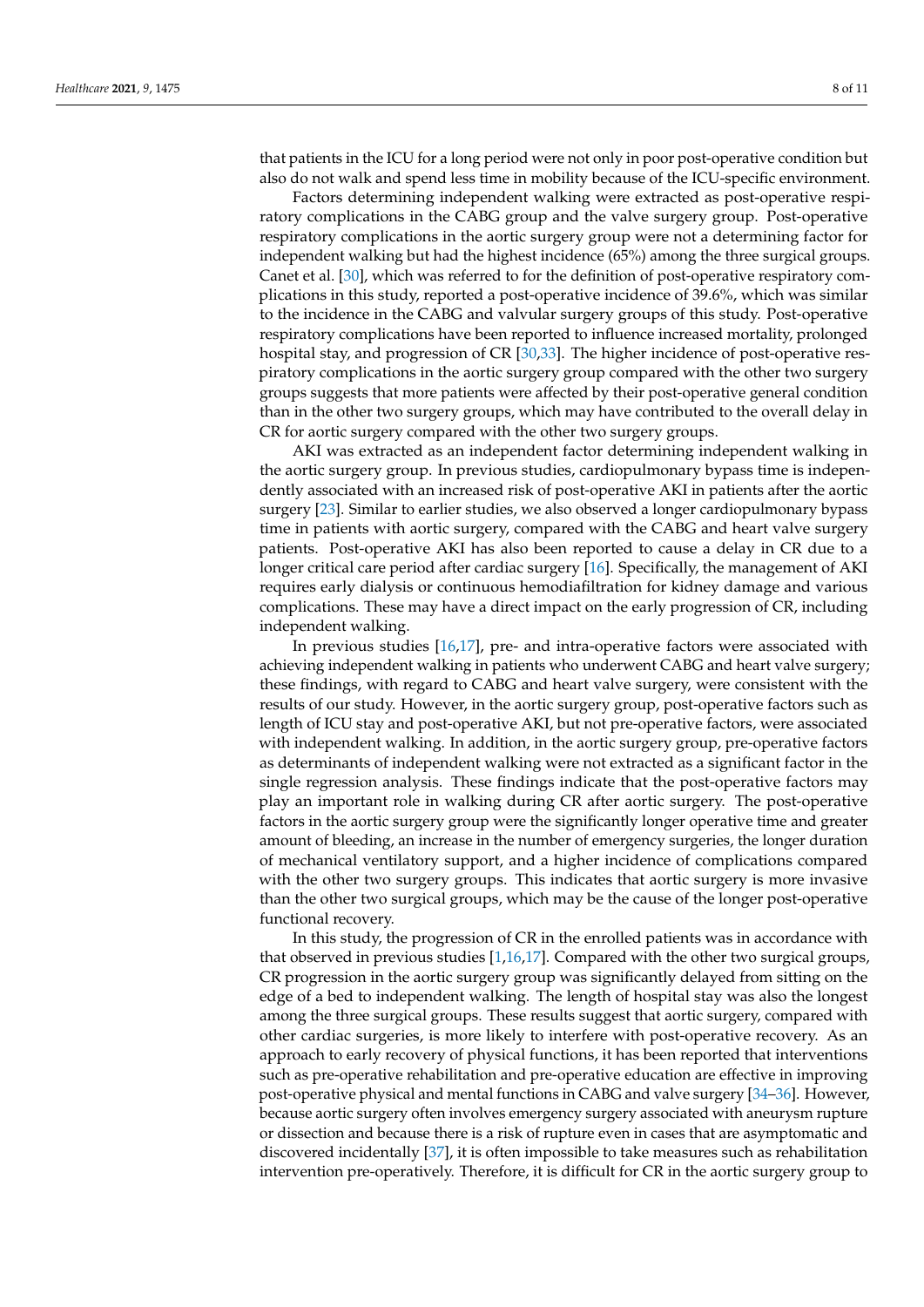achieve similar physical recovery with the same interventions as the other two surgeries, suggesting the need for more extensive post-operative interventions.

The present study has several limitations. First, our study was retrospective and conducted at a single center. Thus, the external validity was insufficient. There may be some bias in the progression of CR, and larger multicenter studies may provide additional insight into CR after cardiovascular surgery. Second, the pre-operative physical function was not assessed in this study; therefore, the association of progress of CR with prior physical function could not be studied. Future research will be needed to evaluate pre-and post-operative physical function.

A strength of this study was that it included patients with more extended demographics compared with previous studies; we identified multiple factors that contributed to delayed independent walking after cardiovascular surgery, including aortic surgery.

#### **5. Conclusions**

Independent walking is a fundamental activity after discharge from cardiovascular surgery to prevent a recurrence, to continue exercise, and to live an independent daily life. In this study, we showed that there are factors common to the three surgical groups and factors specific to each surgical group that determine post-operative independent walking. In particular, aortic surgery showed delayed post-operative recovery compared with the other two surgical groups, suggesting the need for a more generous support and approach than conventional CR. Further studies are needed to determine how to tailor interventions to the characteristics of each cardiovascular surgery.

**Author Contributions:** Conceptualization, Y.S. and R.K.; methodology, Y.S. and R.K.; formal analysis, Y.S. and R.K.; investigation, Y.S., Y.M., M.H., Y.Y., T.S., T.M., K.E. and R.K.; resources, Y.S.; writing original draft preparation, Y.S.; writing—review and editing, Y.S., Y.M., M.H. and R.K. All authors have read and agreed to the published version of the manuscript.

**Funding:** This research received no external funding.

**Institutional Review Board Statement:** The study was conducted according to the guidelines of the Declaration of Helsinki and approved by the Nagasaki University Hospital Clinical Research Ethical Committee (reference number 15061113-2, 11 January 2017).

**Informed Consent Statement:** Informed consent was obtained from all subjects involved in the study in the form of an opt-out option on the website; those who were not interested were excluded.

**Data Availability Statement:** The data that support the findings of this study are available from the corresponding author upon reasonable request.

**Acknowledgments:** We acknowledge all of the staff members of the Department of Cardiopulmonary Rehabilitation Sciences, Nagasaki University Graduate School of Biomedical Sciences, and of the Department of Rehabilitation Medicine, Nagasaki University Hospital.

**Conflicts of Interest:** The authors declare no conflict of interest.

# **References**

- <span id="page-8-0"></span>1. JCS Joint Working Group Guidelines for Rehabilitation in Patients With Cardiovascular Disease (JCS 2012). *Circ. J.* **2014**, *78*, 2022–2093. [\[CrossRef\]](http://doi.org/10.1253/circj.CJ-66-0094)
- 2. Cui, Z.; Li, N.; Gao, C.; Fan, Y.; Zhuang, X.; Liu, J.; Zhang, J.; Tan, Q. Precision implementation of early ambulation in elderly patients undergoing off-pump coronary artery bypass graft surgery: A randomized-controlled clinical trial. *BMC Geriatr.* **2020**, *1*, 1–10. [\[CrossRef\]](http://doi.org/10.1186/s12877-020-01823-1)
- <span id="page-8-1"></span>3. Ohbe, H.; Nakamura, K.; Uda, K.; Matsui, H.; Yasunaga, H. Effect of Early Rehabilitation on Physical Function in Patients Undergoing Coronary Artery Bypass Grafting: A Nationwide Inpatient Database Study. *J. Clin. Med.* **2021**, *10*, 618. [\[CrossRef\]](http://doi.org/10.3390/jcm10040618)
- <span id="page-8-2"></span>4. Dong, Z.; Yu, B.; Zhang, Q.; Pei, H.; Xing, J.; Fang, W.; Sun, Y.; Song, Z. Early Rehabilitation Therapy Is Beneficial for Patients With Prolonged Mechanical Ventilation After Coronary Artery Bypass Surgery. *Int. Heart J.* **2016**, *57*, 241–246. [\[CrossRef\]](http://doi.org/10.1536/ihj.15-316)
- 5. Ibrahim, K.; McCarthy, C.P.; McCarthy, K.J.; Brown, C.H.; Needham, D.M.; Januzzi Jr, J.L.; McEvoy, J.W. Delirium in the Cardiac Intensive Care Unit. *J. Am. Heart Assoc.* **2018**, *7*, 1–11. [\[CrossRef\]](http://doi.org/10.1161/JAHA.118.008568)
- 6. Shirvani, F.; Naji, S.A.; Davari, E.; Sedighi, M. Early mobilization reduces delirium after coronary artery bypass graft surgery. Asian Cardiovasc. *Thorac. Ann.* **2020**, *28*, 566–571. [\[CrossRef\]](http://doi.org/10.1177/0218492320947230)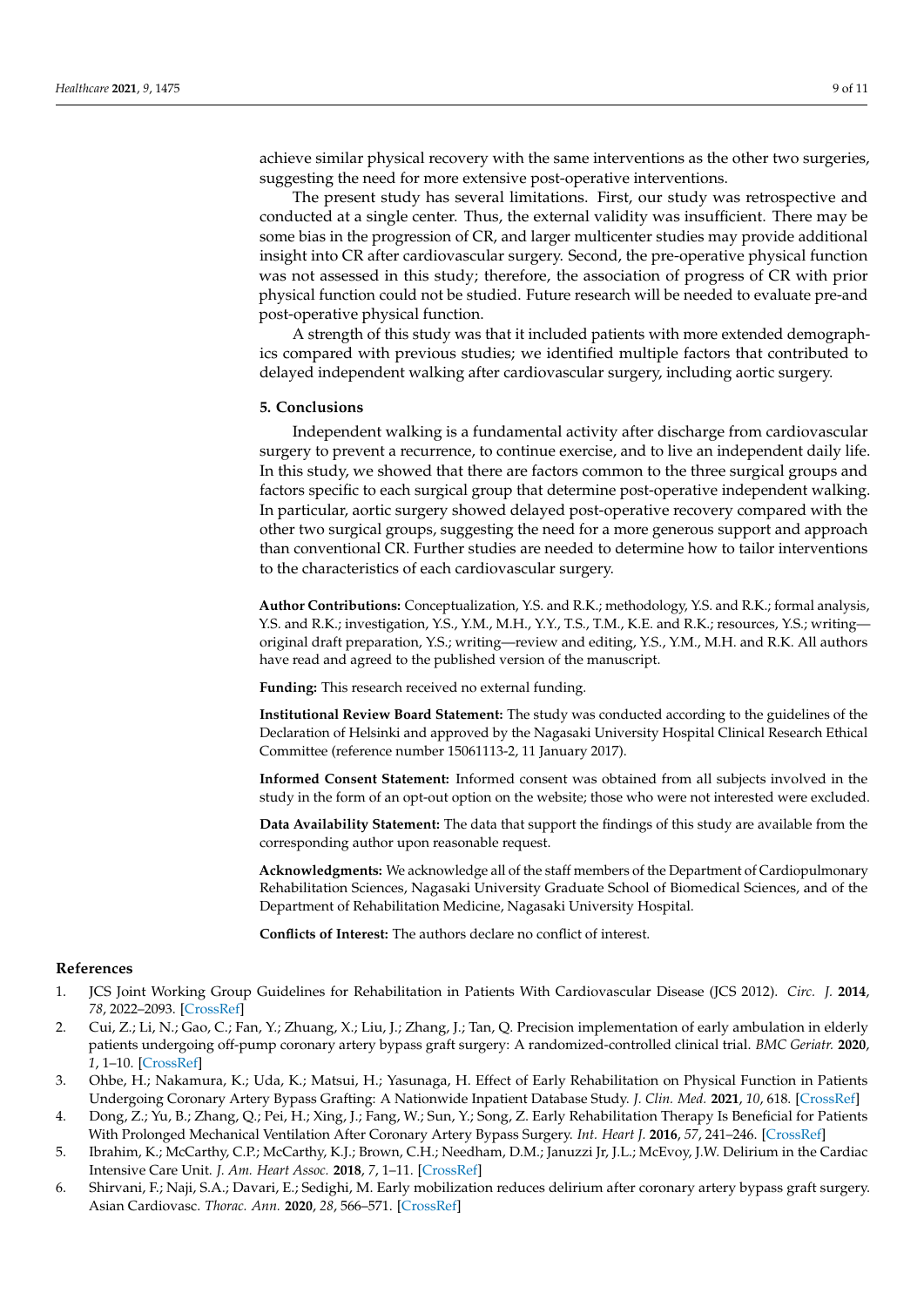- 7. Balady, G.J.; Ades, P.A.; Bittner, V.A.; Franklin, B.A.; Gordon, N.F.; Thomas, R.J.; Tomaselli, G.F.; Yancy, C.W. Referral, enrollment, and delivery of cardiac rehabilitation/secondary prevention programs at clinical centers and beyond: A presidential advisory from the American Heart Association. *Circulation* **2011**, *124*, 2951–2960. [\[CrossRef\]](http://doi.org/10.1161/CIR.0b013e31823b21e2)
- <span id="page-9-0"></span>8. Chaddha, A.; Eagle, K.A.; Braverman, A.C.; Kline-Rogers, E.; Hirsch, A.T.; Brook, R.; Jackson, E.A.; Woznicki, E.M.; Housholder-Hughes, S.; Pitler, L.; et al. Exercise and Physical Activity for the Post-Aortic Dissection Patient: The Clinician's Conundrum. *Clin. Cardiol.* **2015**, *38*, 647–651. [\[CrossRef\]](http://doi.org/10.1002/clc.22481) [\[PubMed\]](http://www.ncbi.nlm.nih.gov/pubmed/26769698)
- <span id="page-9-1"></span>9. Dylewicz, P.; Bienkowska, S.; Szczesniak, L.; Rychlewski, T.; Przywarska, I.; Wilk, M.; Jastrzebski, A. Beneficial effect of short-term endurance training on glucose metabolism during rehabilitation after coronary bypass surgery. *Chest* **2000**, *117*, 47–51. [\[CrossRef\]](http://doi.org/10.1378/chest.117.1.47) [\[PubMed\]](http://www.ncbi.nlm.nih.gov/pubmed/10631198)
- 10. Hedbäck, B.E.; Perk, J.; Engvall, J.; Areskog, N.H. Cardiac rehabilitation after coronary artery bypass grafting: Effects on exercise performance and risk factors. *Arch. Phys. Med. Rehabil.* **1990**, *71*, 1069–1073.
- 11. Engblom, E.; Korpilahti, K.; Hämäläinen, H.; Rönnemaa, T.; Puukka, P. Quality of life and return to work 5 years after coronary artery bypass surgery. Long-term results of cardiac rehabilitation. *J. Cardiopulm. Rehabil.* **1997**, *17*, 29–36. [\[CrossRef\]](http://doi.org/10.1097/00008483-199701000-00004) [\[PubMed\]](http://www.ncbi.nlm.nih.gov/pubmed/9041068)
- <span id="page-9-8"></span>12. JCS/JSCVS/JATS/JSVS 2020 Guideline on Diagnosis and Treatment of Aortic Aneurysm and Aortic Dissection. *Circ. J.* **2020**. Available online: [https://www.j-circ.or.jp/cms/wp-content/uploads/2020/07/JCS2020\\_Ogino.pdf](https://www.j-circ.or.jp/cms/wp-content/uploads/2020/07/JCS2020_Ogino.pdf) (accessed on 20 October 2021). (In Japanese).
- <span id="page-9-9"></span>13. Chaddha, A.; Kline-Rogers, E.; Woznicki, E.M.; Brook, R.; Housholder-Hughes, S.; Braverman, A.C.; Pitler, L.; Hirsch, A.T.; Eagle, K.A. Activity recommendations for postaortic dissection patients. *Circulation* **2014**, *130*, e140–e142. [\[CrossRef\]](http://doi.org/10.1161/CIRCULATIONAHA.113.005819) [\[PubMed\]](http://www.ncbi.nlm.nih.gov/pubmed/25311622)
- 14. Franklin, B.A.; Brinks, J.; Sacks, R.; Trivax, J.; Friedman, H. Reduced walking speed and distance as harbingers of the approaching grim reaper. *Am. J. Cardiol.* **2015**, *116*, 313–317. [\[CrossRef\]](http://doi.org/10.1016/j.amjcard.2015.04.024) [\[PubMed\]](http://www.ncbi.nlm.nih.gov/pubmed/25972052)
- <span id="page-9-2"></span>15. Lo, A.X.; Donnelly, J.P.; McGwin, G., Jr.; Bittner, V.; Ahmed, A.; Brown, C.J. Impact of gait speed and instrumental activities of daily living on all-cause mortality in adults ≥65 years with heart failure. *Am. J. Cardiol.* **2015**, *115*, 797–801. [\[CrossRef\]](http://doi.org/10.1016/j.amjcard.2014.12.044)
- <span id="page-9-3"></span>16. Saitoh, M.; Takahashi, T.; Sakurada, K.; Kumamaru, M.; Hanafusa, Y.; Iwatsu, K.; Tahara, M.; Oura, K.; Yuguchi, S.; Morisawa, T. Factors determining achievement of early postoperative cardiac rehabilitation goal in patients with or without preoperative kidney dysfunction undergoing isolated cardiac surgery. *J. Cardiol.* **2013**, *61*, 299–303. [\[CrossRef\]](http://doi.org/10.1016/j.jjcc.2012.12.014)
- <span id="page-9-4"></span>17. Kato, M.; Saitoh, M.; Kawamura, T.; Iwata, K.; Sakurada, K.; Okamura, D.; Tahara, M.; Yuguchi, S.; Kamisaka, K.; Oura, K.; et al. Postoperative atrial fibrillation is associated with delayed early rehabilitation after heart valve surgery: A multicenter study. *Phys. Ther. Res.* **2019**, *22*, 1–8. [\[CrossRef\]](http://doi.org/10.1298/ptr.E9957)
- <span id="page-9-5"></span>18. Iida, Y.; Yamazaki, T.; Kawabe, T.; Usui, A.; Yamada, S. Postoperative muscle proteolysis affects systemic muscle weakness in patients undergoing cardiac surgery. *Int. J. Cardiol.* **2014**, *172*, 595–597. [\[CrossRef\]](http://doi.org/10.1016/j.ijcard.2014.01.062)
- <span id="page-9-6"></span>19. Hirsch, C.H.; Sommers, L.; Olsen, A.; Mullen, L.; Winograd, C.H. The natural history of functional morbidity in hospitalized older patients. *J. Am. Geriatr. Soc.* **1990**, *38*, 1296–1303. [\[CrossRef\]](http://doi.org/10.1111/j.1532-5415.1990.tb03451.x)
- <span id="page-9-7"></span>20. Monteleone, S.; Dalla Toffola, E.; Emiliani, V.; Ricotti, S.; Bruggi, M.; Conte, T.; D'Armini, A.M.; Orlandoni, G.; Petrucci, L. Recovery of deambulation after cardiothoracic surgery: A single center experience. *Eur. J. Phys. Rehabil. Med.* **2015**, *51*, 763–771.
- <span id="page-9-10"></span>21. Shimizu, H.; Okada, M.; Tangoku, A.; Doki, Y.; Endo, S.; Fukuda, H.; Hirata, Y.; Iwata, H.; Kobayashi, J.; Kumamaru, H.; et al. Thoracic and cardiovascular surgeries in Japan during 2017: Annual report by the Japanese Association for Thoracic Surgery. *Gen. Thorac. Cardiovasc. Surg.* **2020**, *68*, 414–449. [\[CrossRef\]](http://doi.org/10.1007/s11748-020-01298-2)
- <span id="page-9-11"></span>22. Khan, F.M.; Naik, A.; Hameed, I.; Robinson, N.B.; Spadaccio, C.; Rahouma, M.; Yongle, R.; Demetres, M.; Chen, H.; Chang, M.; et al. Open Repair of Descending Thoracic and Thoracoabdominal Aortic Aneurysms: A Meta-Analysis. *Ann. Thorac. Surg.* **2020**, *110*, 1941–1949. [\[CrossRef\]](http://doi.org/10.1016/j.athoracsur.2020.04.069)
- <span id="page-9-12"></span>23. Xu, S.; Liu, J.; Li, L.; Wu, Z.; Li, J.; Liu, Y.; Zhu, J.; Sun, L.; Guan, X.; Gong, M.; et al. Cardiopulmonary bypass time is an independent risk factor for acute kidney injury in emergent thoracic aortic surgery: A retrospective cohort study. *J. Cardiothorac. Surg.* **2019**, *14*, 90. [\[CrossRef\]](http://doi.org/10.1186/s13019-019-0907-x) [\[PubMed\]](http://www.ncbi.nlm.nih.gov/pubmed/31064409)
- 24. Buth, J.; Harris, P.L.; Hobo, R.; van Eps, R.; Cuypers, P.; Duijm, L.; Tielbeek, X. Neurologic complications associated with endovascular repair of thoracic aortic pathology: Incidence and risk factors. a study from the European Collaborators on Stent/Graft Techniques for Aortic Aneurysm Repair (EUROSTAR) registry. *J. Vasc. Surg.* **2007**, *46*, 1103–1110; discussion 1110–1111. [\[CrossRef\]](http://doi.org/10.1016/j.jvs.2007.08.020)
- <span id="page-9-13"></span>25. Chiesa, R.; Tshomba, Y.; Civilini, E.; Marone, E.M.; Bertoglio, L.; Baccellieri, D.; Coppi, G.; Logaldo, D.; Melissano, G. Open repair of descending thoracic aneurysms. *HSR Proc. Intensive Care Cardiovasc. Anesth.* **2010**, *2*, 177–190. [\[PubMed\]](http://www.ncbi.nlm.nih.gov/pubmed/23440685)
- <span id="page-9-14"></span>26. Takashima, N.; Ohkubo, T.; Miura, K.; Okamura, T.; Murakami, Y.; Fujiyoshi, A.; Nagasawa, S.Y.; Kadota, A.; Kita, Y.; Miyagawa, N.; et al. Long-term risk of BP values above normal for cardiovascular mortality: A 24-year observation of Japanese aged 30 to 92 years. *J. Hypertens.* **2012**, *30*, 2299–2306. [\[CrossRef\]](http://doi.org/10.1097/HJH.0b013e328359a9f7) [\[PubMed\]](http://www.ncbi.nlm.nih.gov/pubmed/23079682)
- <span id="page-9-15"></span>27. Seino, Y.; Nanjo, K.; Tajima, N.; Kadowaki, T.; Kashiwagi, A.; Araki, E.; Ito, C.; Inagaki, N.; Iwamoto, Y.; Kasuga, M.; et al. Report of the committee on the classification and diagnostic criteria of diabetes mellitus. *J. Diabetes Investig.* **2010**, *1*, 212–228. [\[CrossRef\]](http://doi.org/10.1007/s13340-010-0006-7)
- <span id="page-9-16"></span>28. Fliser, D.; Laville, M.; Covic, A.; Fouque, D.; Vanholder, R.; Juillard, L.; Van Biesen, W. A European Renal Best Practice (ERBP) position statement on the Kidney Disease Improving Global Outcomes (KDIGO) clinical practice guidelines on acute kidney injury: Part 1: Definitions, conservative management and contrast-induced nephropathy. *Nephrol. Dial. Transplant.* **2012**, *27*, 4263–4272. [\[CrossRef\]](http://doi.org/10.1093/ndt/gfs375)
- <span id="page-9-17"></span>29. Edition, F. Diagnostic and statistical manual of mental disorders. *Am. Psychiatric. Assoc.* **2013**, *21*, 591–643.